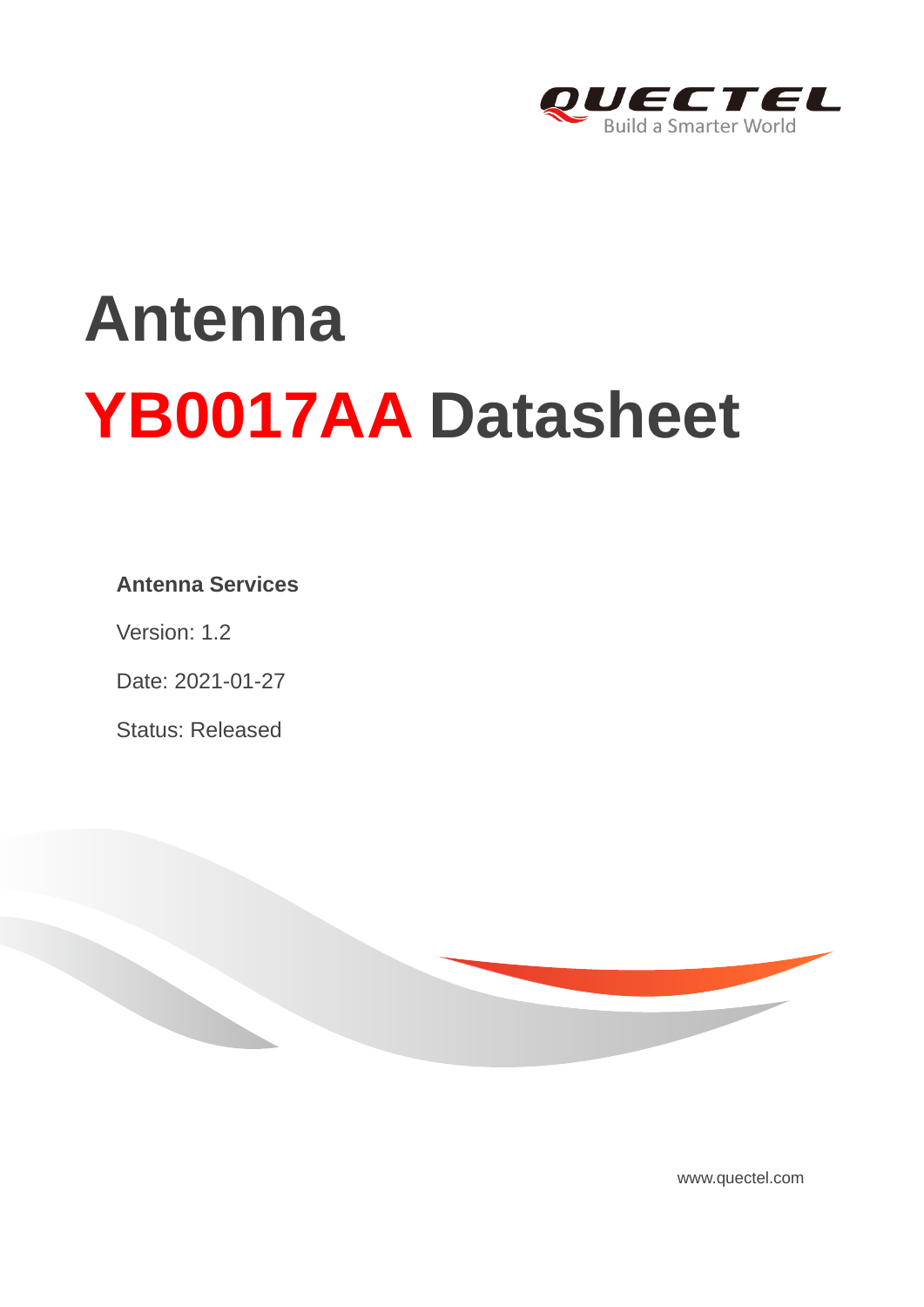

**Our aim is to provide customers with timely and comprehensive service. For any assistance, please contact our company headquarters:**

**Quectel Wireless Solutions Co., Ltd.** 

Building 5, Shanghai Business Park Phase III (Area B), No.1016 Tianlin Road, Minhang District, Shanghai 200233, China Tel: +86 21 5108 6236 Email: [info@quectel.com](mailto:info@quectel.com)

**Or our local office. For more information, please visit:** [http://www.quectel.com/support/sales.htm.](http://www.quectel.com/support/sales.htm)

**For technical support, or to report documentation errors, please visit:**  <http://www.quectel.com/support/technical.htm> Or email to [support@quectel.com.](mailto:support@quectel.com)

#### **General Notes**

Quectel offers the information as a service to its customers. The information provided is based upon customers' requirements. Quectel makes every effort to ensure the quality of the information it makes available. Quectel does not make any warranty as to the information contained herein, and does not accept any liability for any injury, loss or damage of any kind incurred by use of or reliance upon the information. All information supplied herein is subject to change without prior notice.

#### **Disclaimer**

While Quectel has made efforts to ensure that the functions and features under development are free from errors, it is possible that these functions and features could contain errors, inaccuracies and omissions. Unless otherwise provided by valid agreement, Quectel makes no warranties of any kind, implied or express, with respect to the use of features and functions under development. To the maximum extent permitted by law, Quectel excludes all liability for any loss or damage suffered in connection with the use of the functions and features under development, regardless of whether such loss or damage may have been foreseeable.

#### **Duty of Confidentiality**

The Receiving Party shall keep confidential all documentation and information provided by Quectel, except when the specific permission has been granted by Quectel. The Receiving Party shall not access or use Quectel's documentation and information for any purpose except as expressly provided herein. Furthermore, the Receiving Party shall not disclose any of the Quectel's documentation and information to any third party without the prior written consent by Quectel. For any noncompliance to the above requirements, unauthorized use, or other illegal or malicious use of the documentation and information, Quectel will reserve the right to take legal action.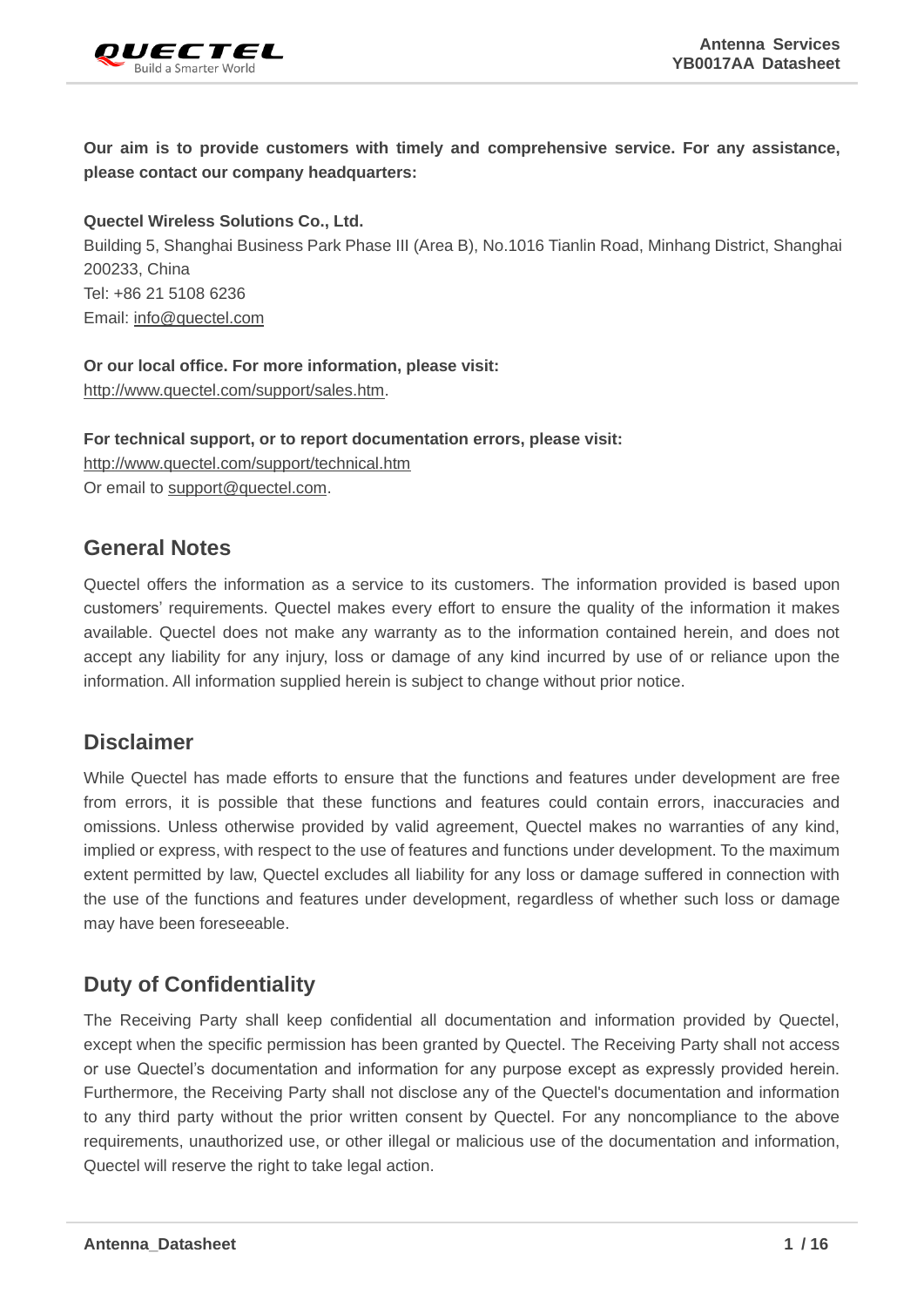

#### **Copyright**

The information contained here is proprietary technical information of Quectel. Transmitting, reproducing, disseminating and editing this document as well as using the content without permission are forbidden. Offenders will be held liable for payment of damages. All rights are reserved in the event of a patent grant or registration of a utility model or design.

*Copyright © Quectel Wireless Solutions Co., Ltd. 2021. All rights reserved.*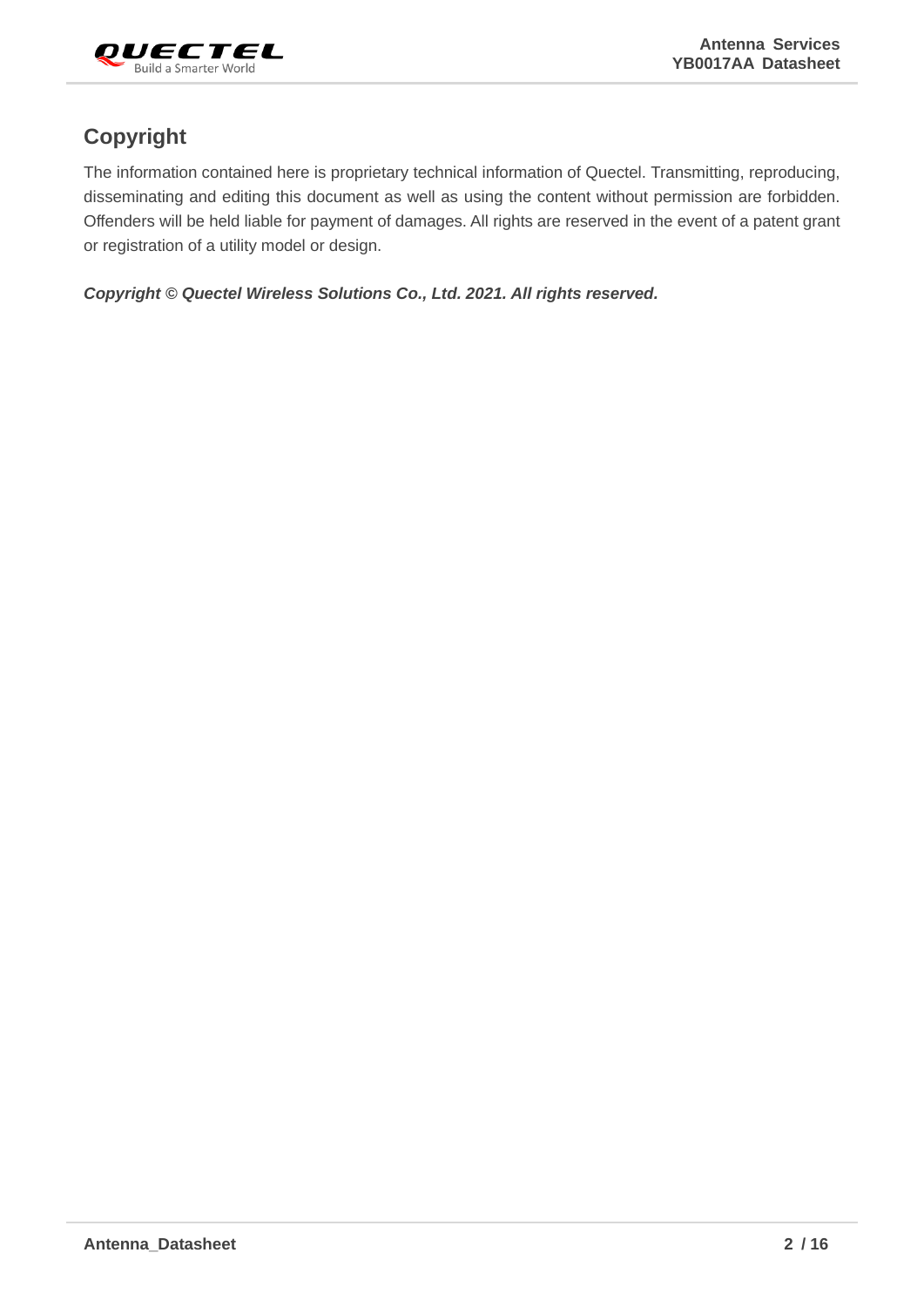<span id="page-3-0"></span>

## **About the Document**

### **Revision History**

| <b>Version</b> | <b>Date</b> | <b>Author</b> | <b>Note</b>                             |
|----------------|-------------|---------------|-----------------------------------------|
| 1.0            | 2020-09-25  | Kenny YIN     | Initial                                 |
| 1.1            | 2021-01-12  | Kenny YIN     | Updated the antenna image in Chapter 2. |
| 1.2            | 2021-01-27  | Kenny YIN     | Added IP rating description.            |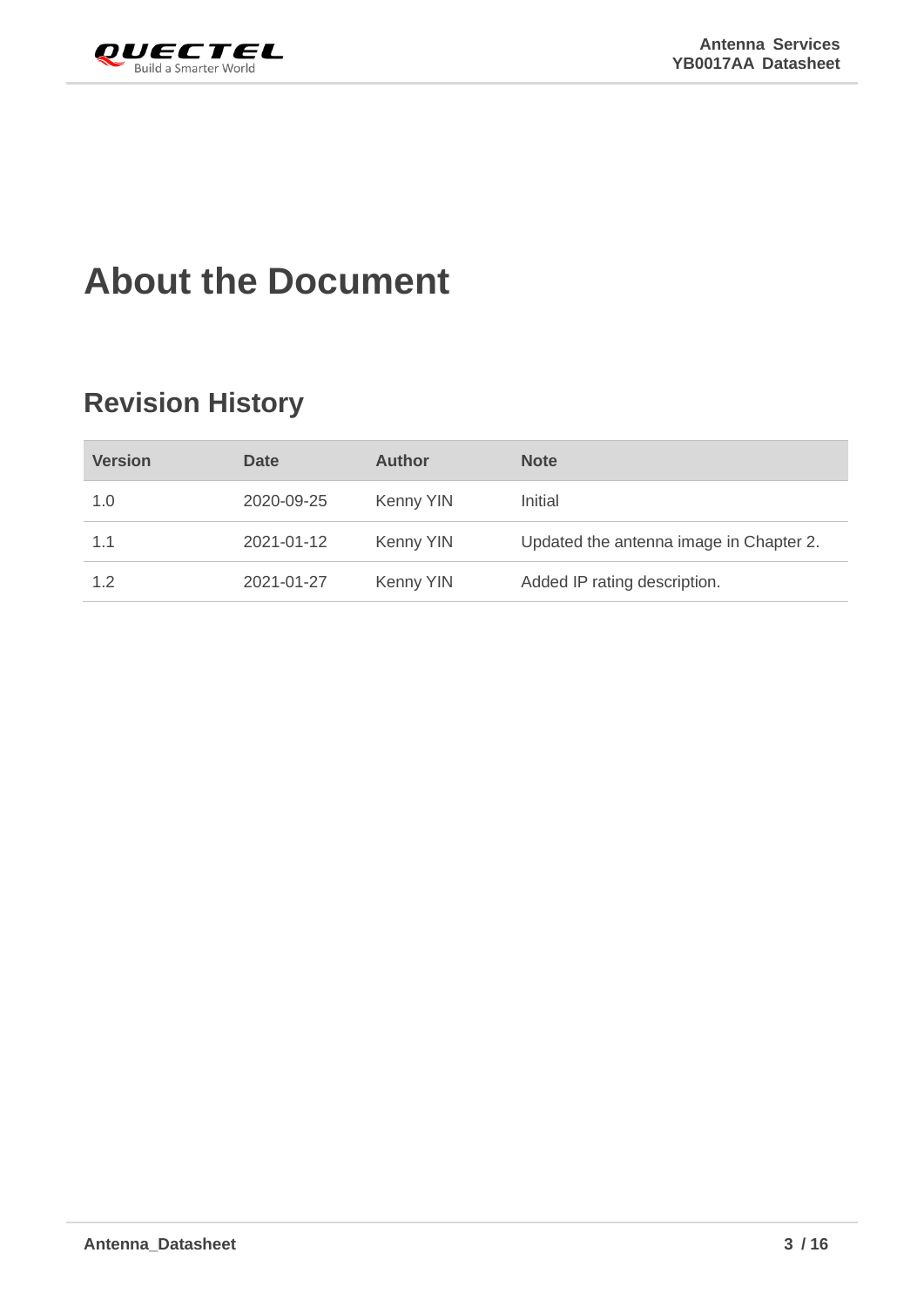

#### <span id="page-4-0"></span>**Contents**

| 3 <sup>1</sup> |     |  |
|----------------|-----|--|
|                |     |  |
|                |     |  |
|                |     |  |
|                |     |  |
|                |     |  |
|                | 4.5 |  |
|                |     |  |
|                |     |  |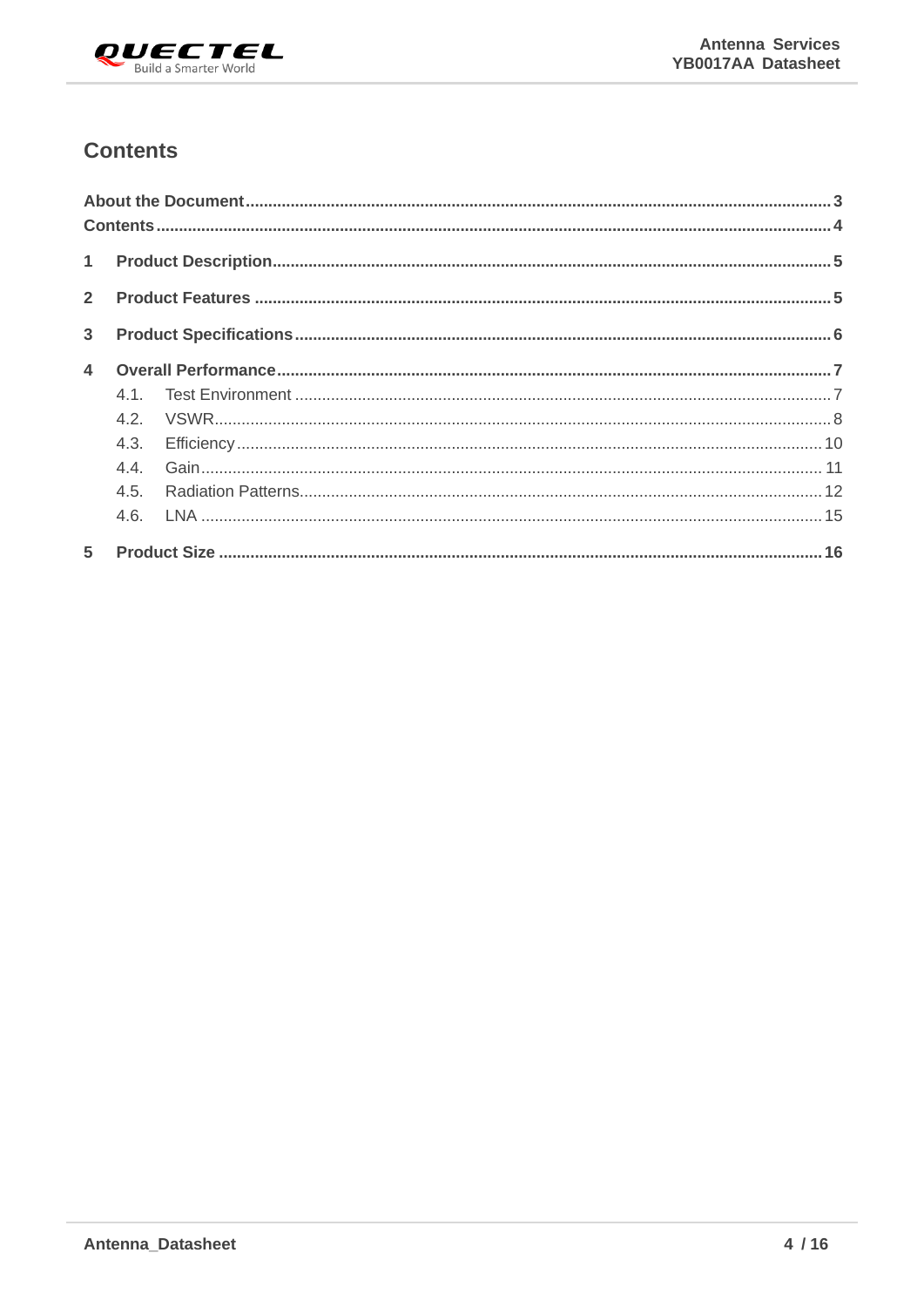

#### <span id="page-5-0"></span>**1 Product Description**

The antenna is designed for superior performance, and can be widely used for wireless applications.

We provide comprehensive antenna design support such as simulation, testing and manufacturing for custom antenna solutions to meet your specific application needs.

#### <span id="page-5-1"></span>**2 Product Features**

- ⚫ GNSS
- High efficiency
- ⚫ Excellent performance

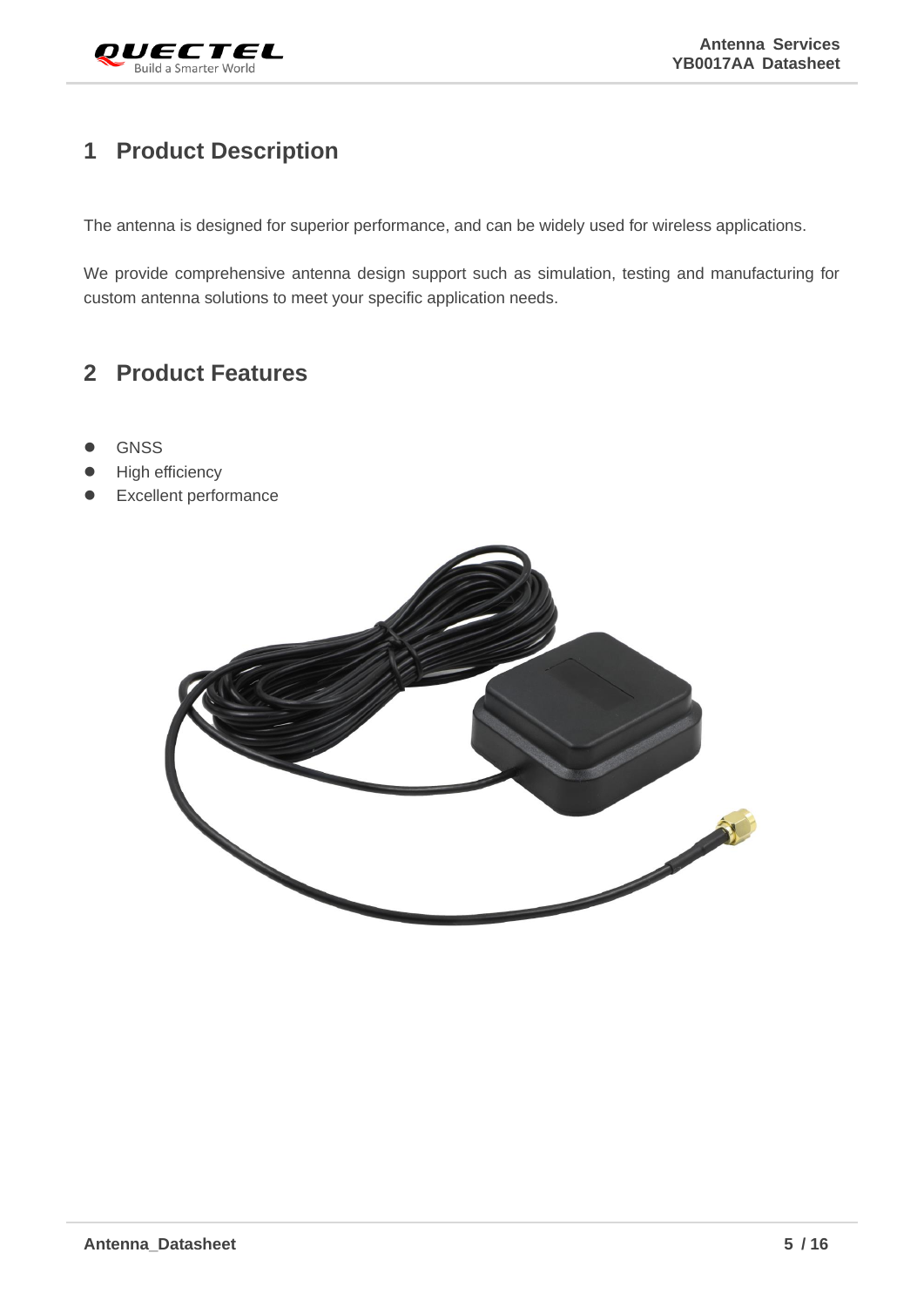

#### <span id="page-6-0"></span>**3 Product Specifications**

| <b>Electrical Specifications</b> |                                                                      |
|----------------------------------|----------------------------------------------------------------------|
| Nominal Frequency                | GPS L1/L5, BD B1/B2, GLONASS L1                                      |
| <b>VSWR</b>                      | $\leq 2.0$                                                           |
| Efficiency                       | $\overline{\phantom{0}}$                                             |
| Gain                             | $\geq 4.0$                                                           |
| Polarization Type                | <b>RHCP</b>                                                          |
| <b>Axial Ratio</b>               | $\leq 3$                                                             |
| Impedance                        | 50 $\Omega$                                                          |
| <b>LNA Electrical Properties</b> |                                                                      |
| <b>Center Frequency</b>          | GPS L1/L5, BD B1/B2, GLONASS L1                                      |
| Gain                             | $22 \pm 2$ dB                                                        |
| Noise Figure                     | $\leq$ 3.0 dB                                                        |
| Voltage                          | $3.0 - 5.0 V$                                                        |
| Current                          | $\leq 40$ mA                                                         |
| Impedance                        | $50 \Omega$                                                          |
| <b>Mechanical Specifications</b> |                                                                      |
| Antenna Size                     | 61.5 mm $\times$ 56.5 mm $\times$ 23 mm,<br>$RG174$ Length = 3000 mm |
| Casing                           | <b>ABS</b>                                                           |
| Connector Type                   | SMA Male (center pin)                                                |
| <b>Working Temperature</b>       | -40 °C to +85 °C                                                     |
| Radome Color                     | <b>Black</b>                                                         |
| <b>Fixed Mode</b>                | Magnet                                                               |
| IP rating                        | <b>IP65</b>                                                          |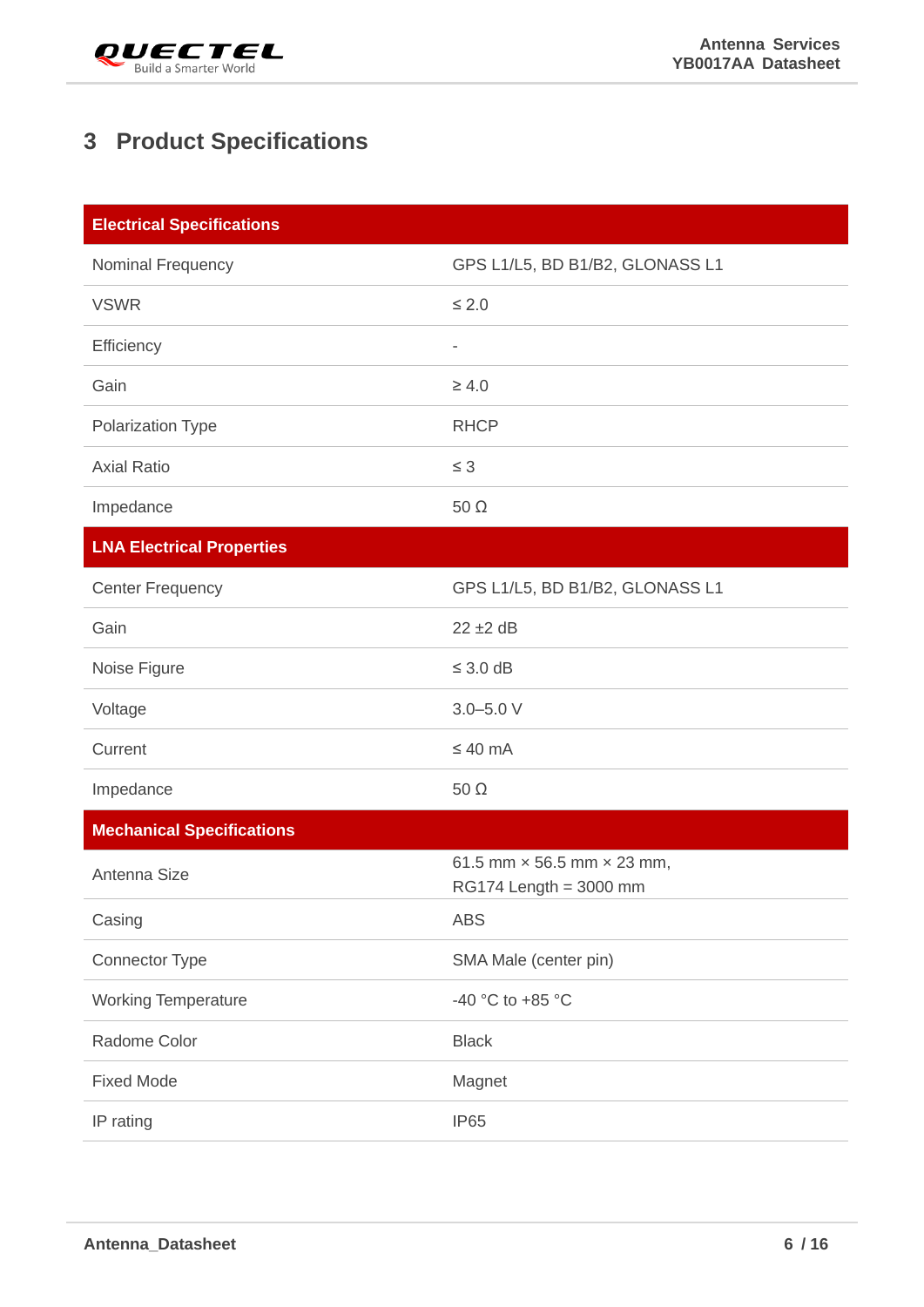

#### <span id="page-7-0"></span>**4 Overall Performance**

#### <span id="page-7-1"></span>**4.1. Test Environment**

- KEYSIGHT VNA Network Analyzer E5063A 100 kHz 6.5 GHz.
- RayZone<sup>®</sup>2800 Chamber 5G (FR1) SISO/MIMO, 400 MHz 6.0 GHz.

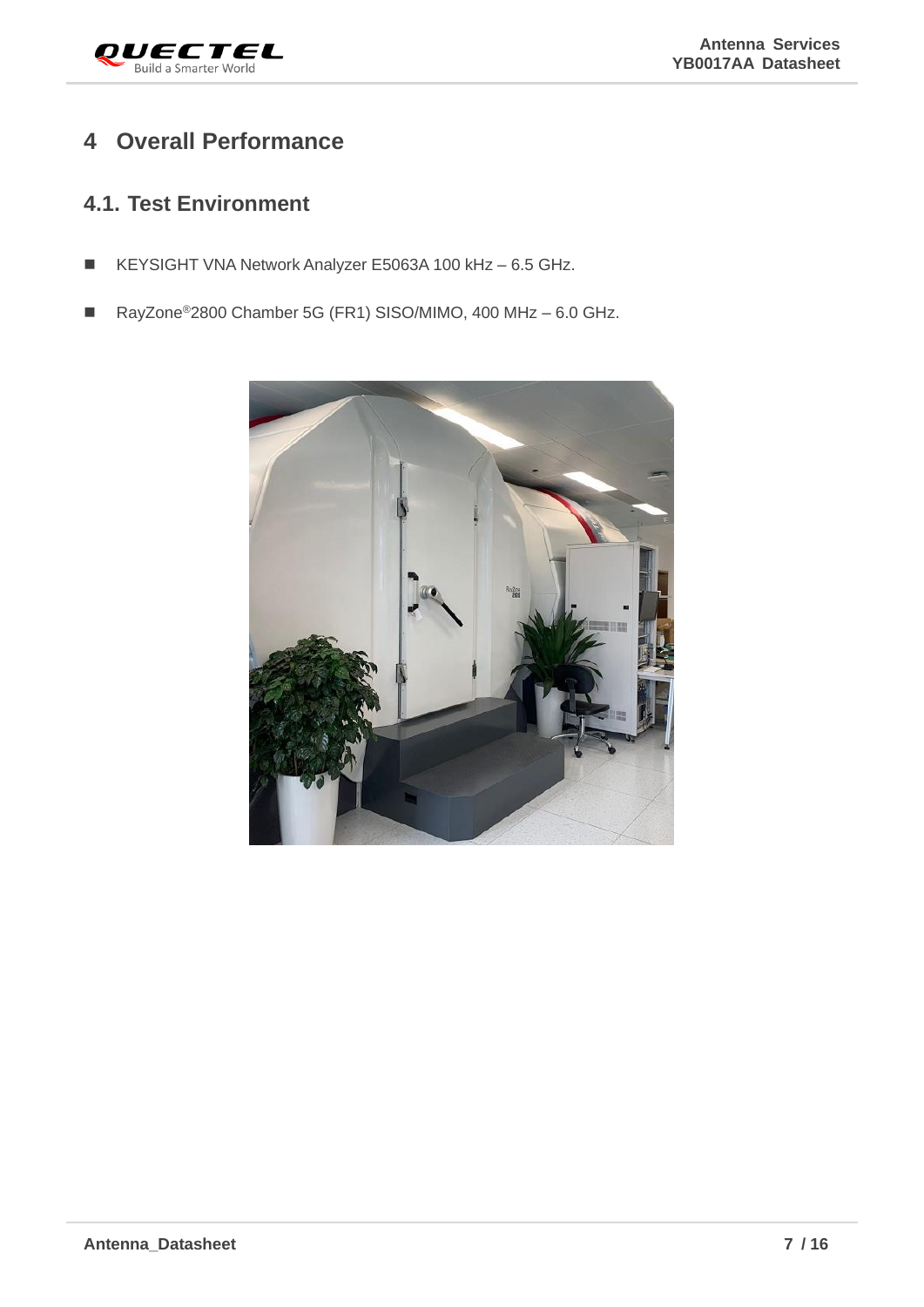

#### <span id="page-8-0"></span>**4.2. VSWR**



| <b>Frequency (MHz)</b> | 1176 | 1207 |
|------------------------|------|------|
| <b>VSWR</b>            | 1.14 | 1.78 |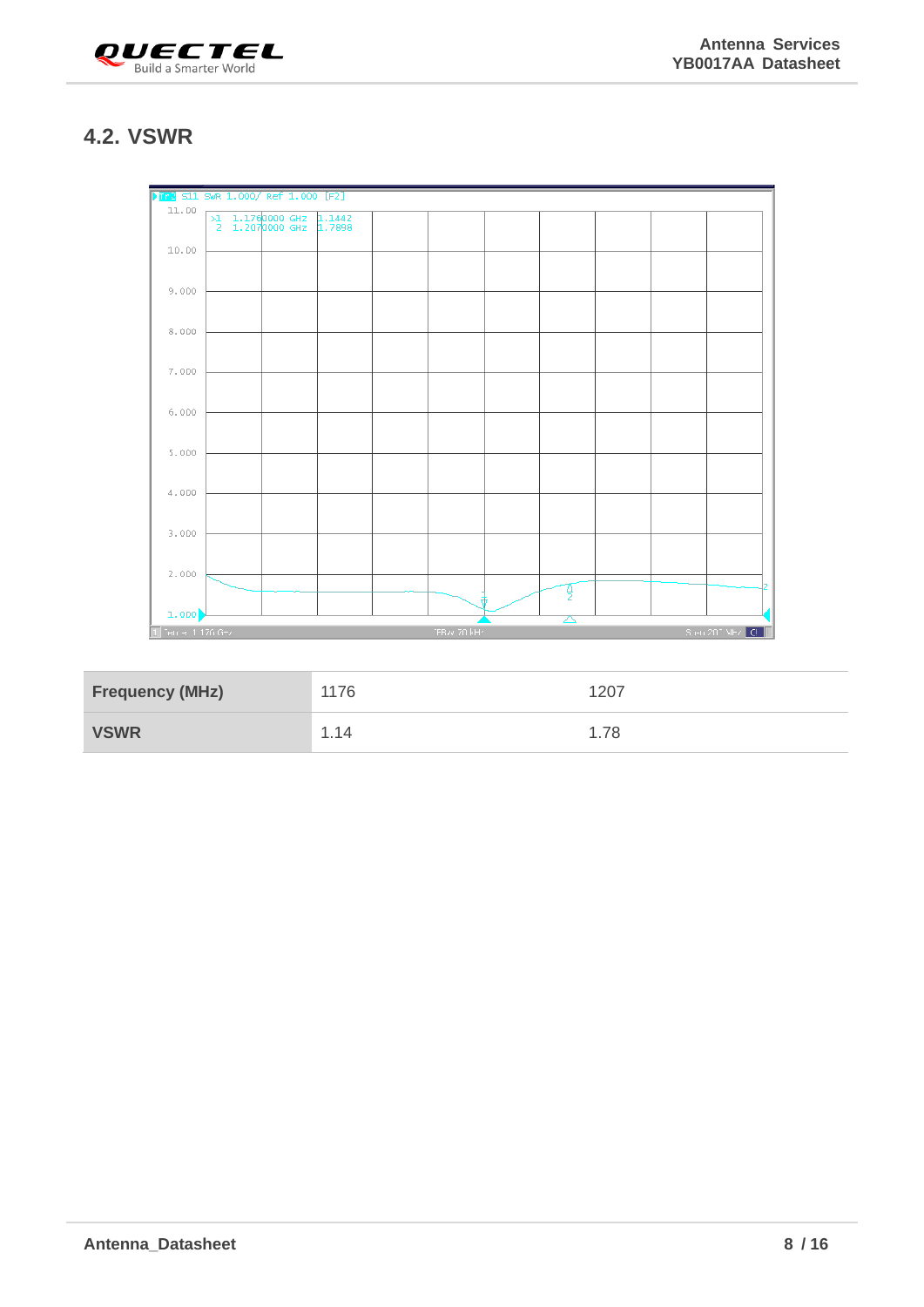



| <b>Frequency (MHz)</b> | 1561 | 1575 | 1602 |
|------------------------|------|------|------|
| <b>VSWR</b>            | 1.36 | 1.36 | 1.31 |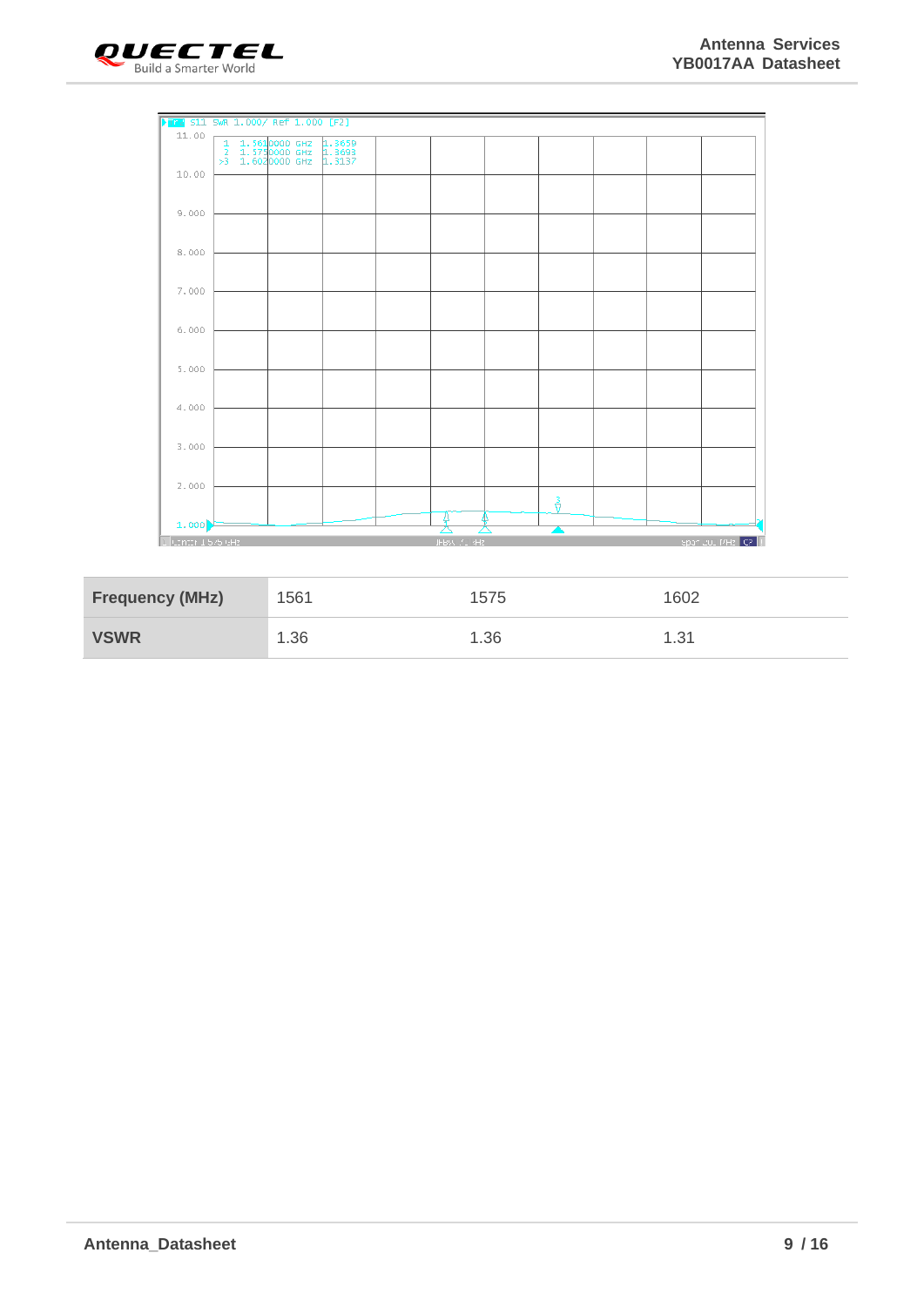

#### <span id="page-10-0"></span>**4.3. Efficiency**



| <b>Frequency (MHz)</b> | 1176 | 1207 |
|------------------------|------|------|
| <b>Efficiency</b>      | 67%  | 23%  |



| <b>Frequency (MHz)</b> | 1561 | 1575 | 1602 |
|------------------------|------|------|------|
| <b>Efficiency</b>      | 51%  | 69%  | 42%  |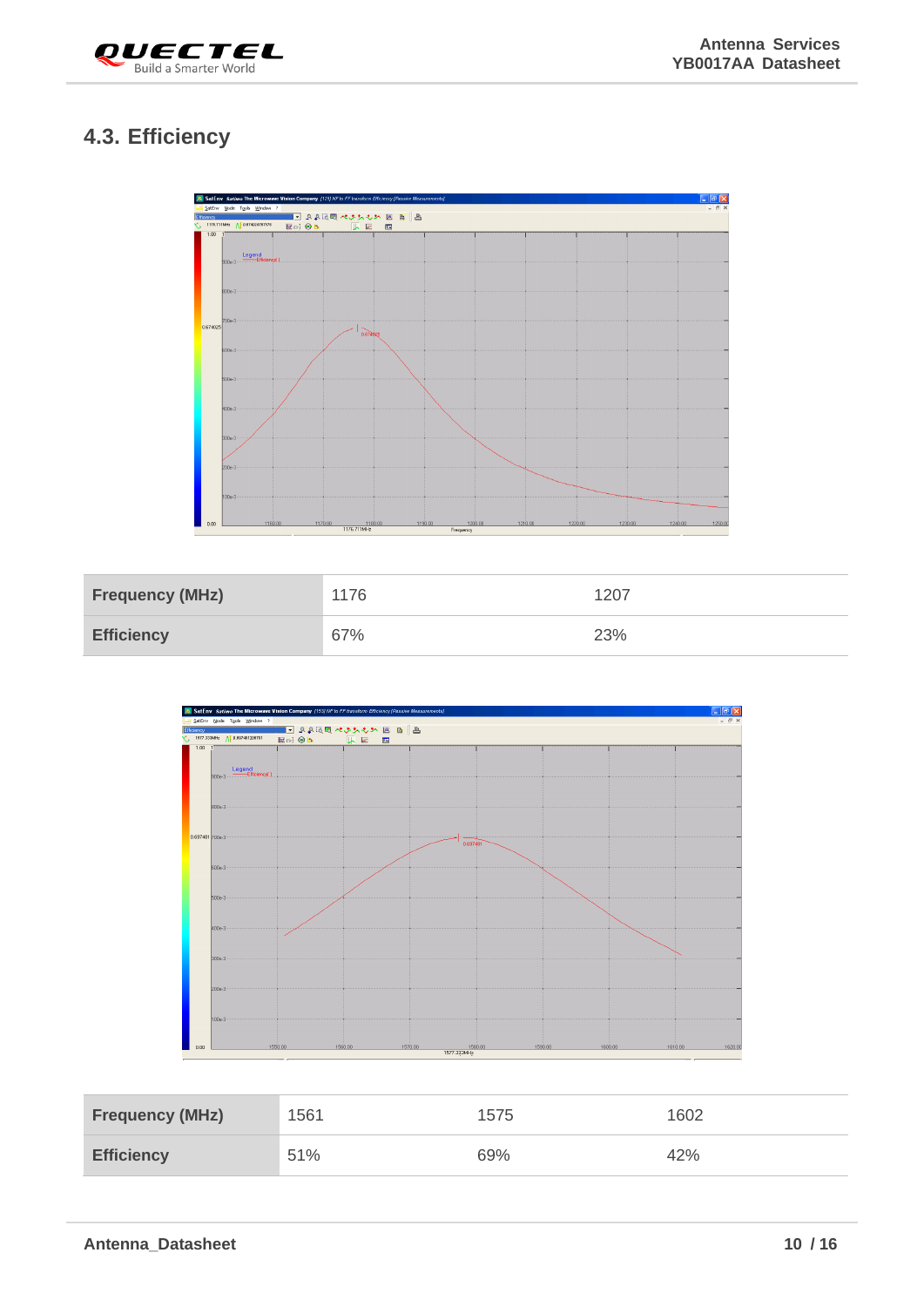

#### <span id="page-11-0"></span>**4.4. Gain**



| <b>Frequency (MHz)</b> | 1176 | 1207 |
|------------------------|------|------|
| Gain                   | 5.2  |      |



| <b>Frequency (MHz)</b> | 1561 | 1575 | 1602 |
|------------------------|------|------|------|
| Gain                   | 3.8  |      | ــ   |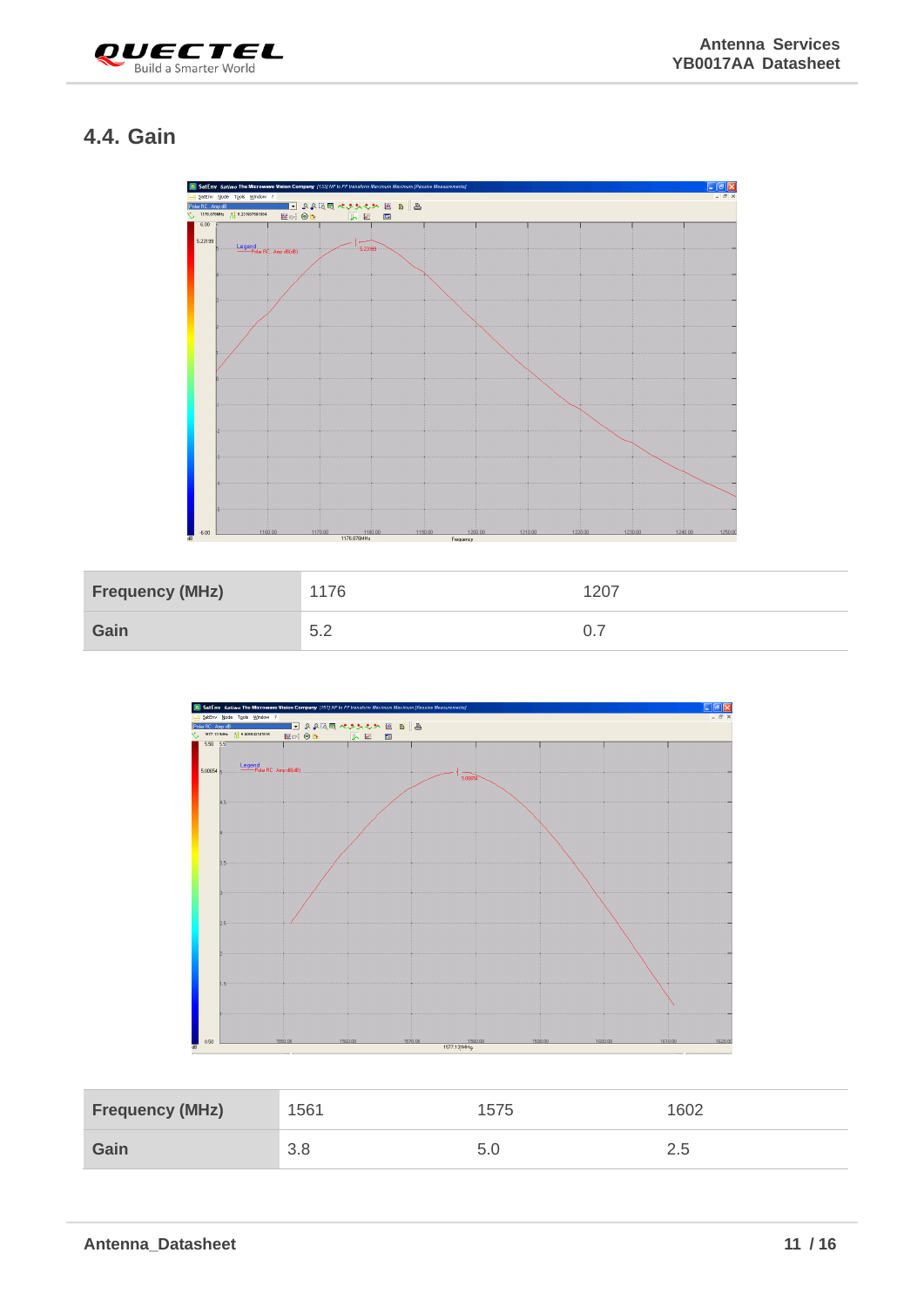

#### <span id="page-12-0"></span>**4.5. Radiation Patterns**



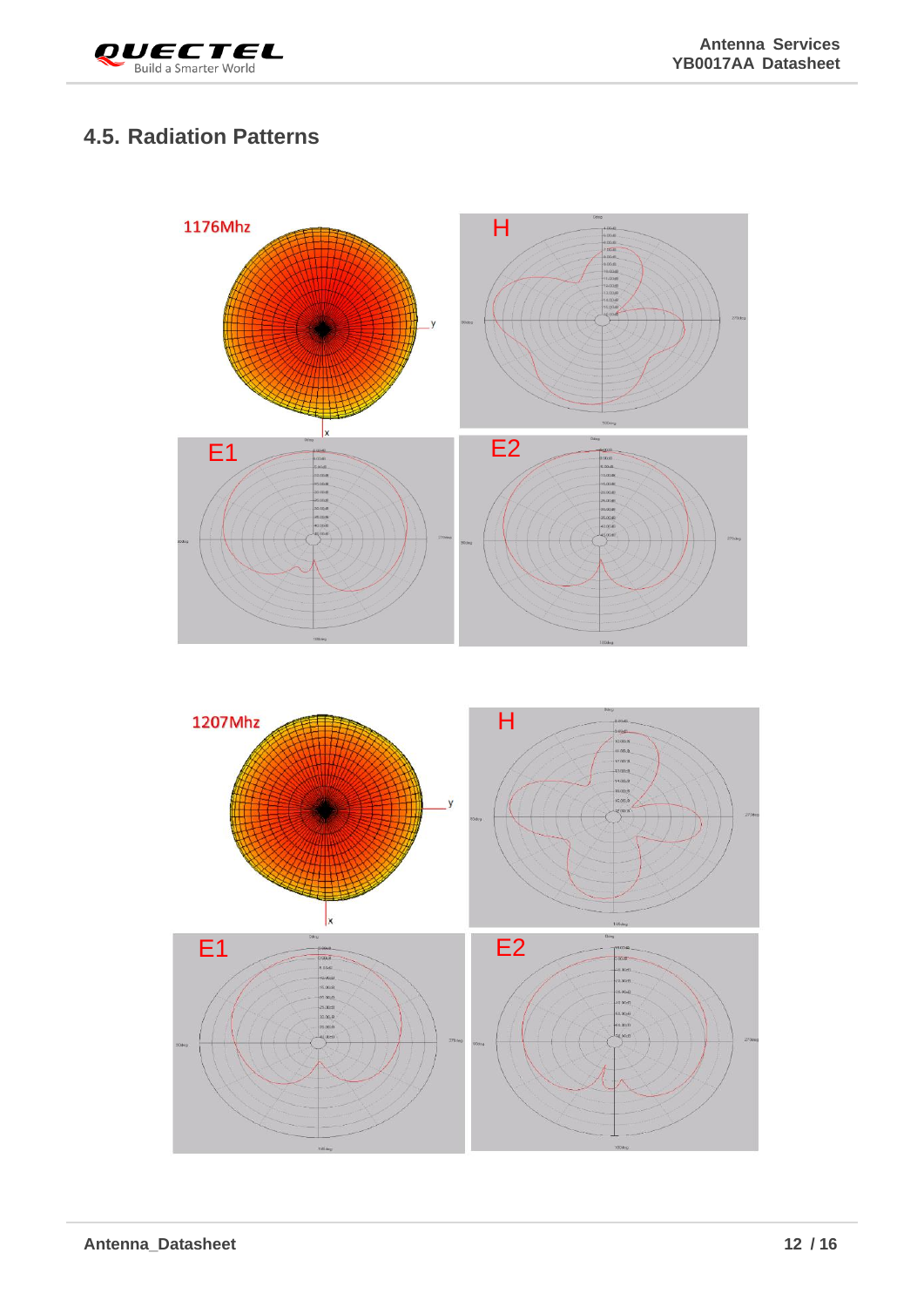

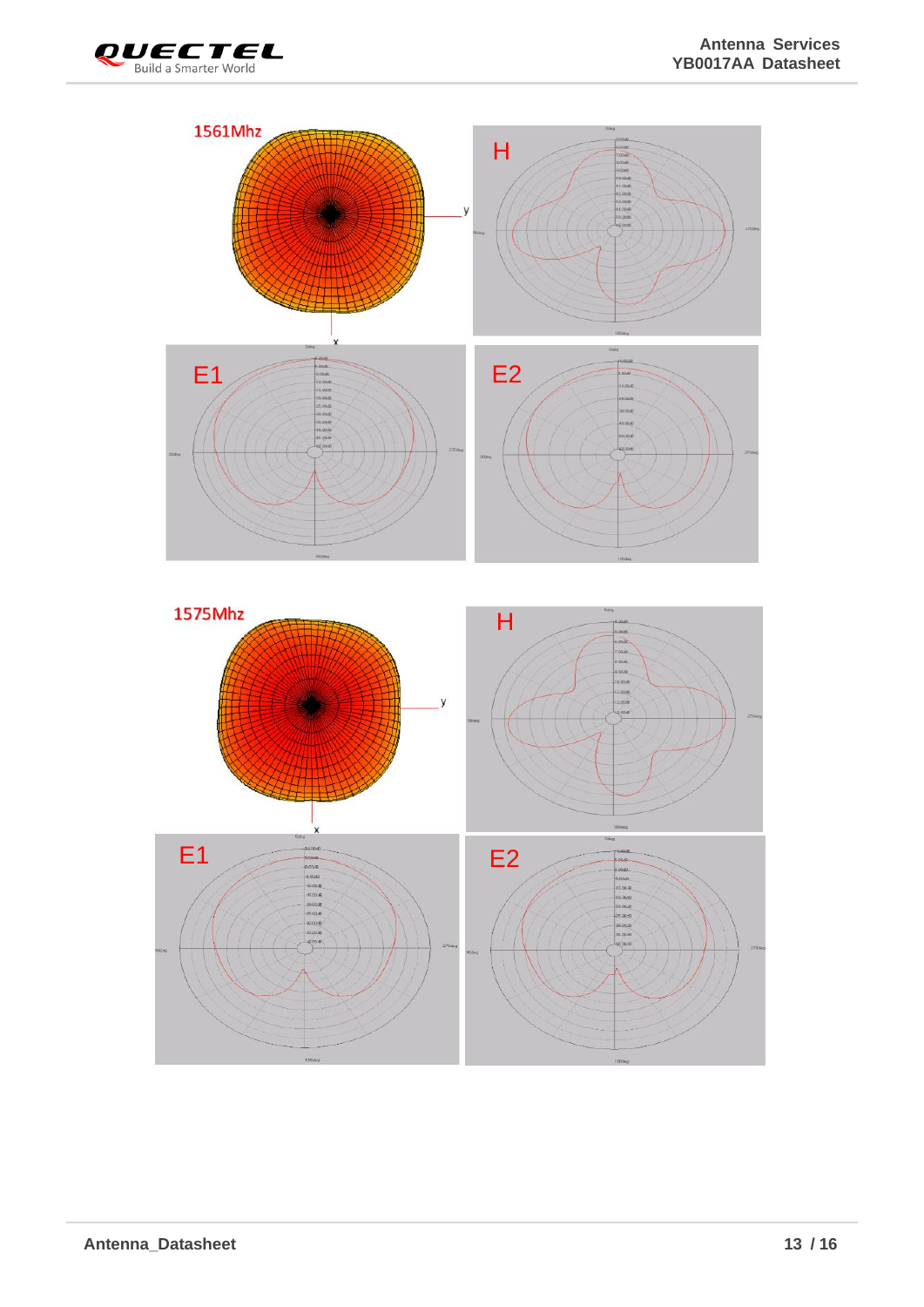

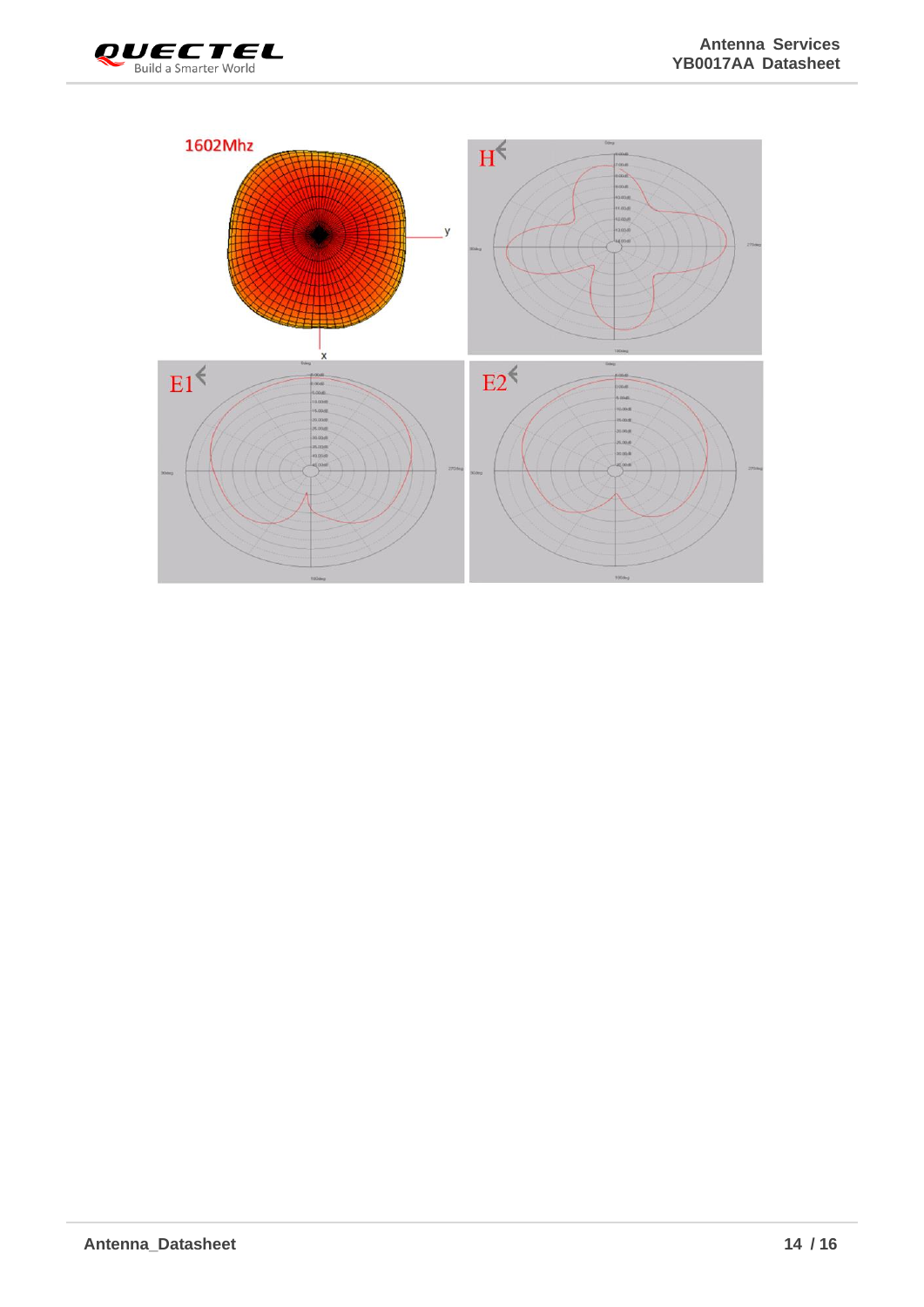

#### <span id="page-15-0"></span>**4.6. LNA**



| <b>Frequency</b> | 176  | $120^{-}$ |
|------------------|------|-----------|
| Gain             | 22.6 | <u>_</u>  |



| <b>Frequency</b> | 1561          | 575  | 1602                         |
|------------------|---------------|------|------------------------------|
| Gain             | ີ<br><u>.</u> | 23.6 | <sup>2</sup> 1.4<br><u>_</u> |